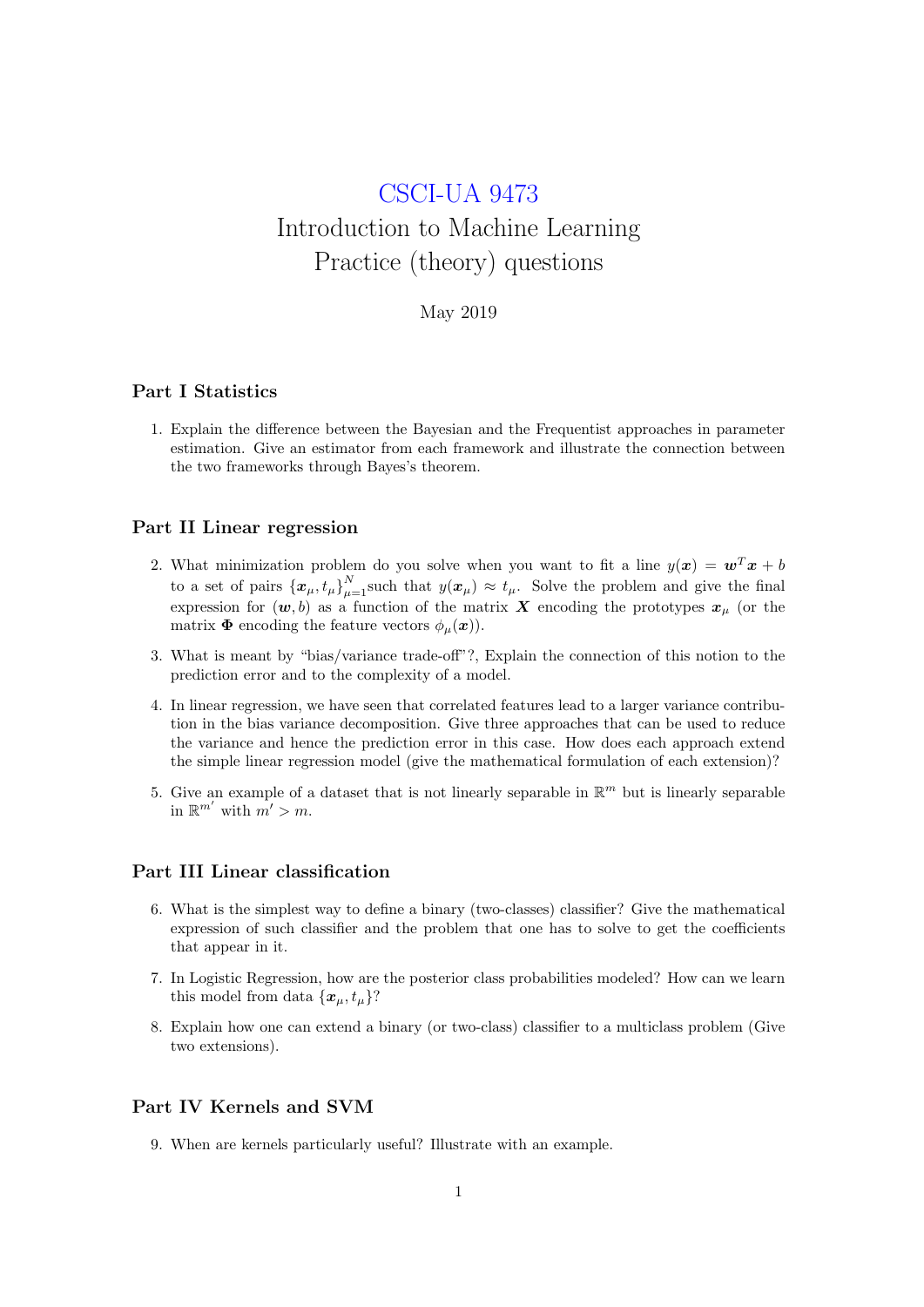- 10. Give an example of a kernel defined from feature vectors  $\{\phi_\mu(x)\}.$
- 11. Explain how the kernel trick can be used to "transform" the linear regression formulation into a formulation defined only in terms of the Kernel matrix.
- 12. Give the expression of the distance of a point to a plane and illustrate your derivation with a drawing.
- 13. What optimization problem do you solve when you want to compute a maximal margin classifier for a two-class dataset  $\mathcal{D} = {\{\boldsymbol{x}_{\mu},t_{\mu}\}}_{\mu=1}^{N}$  where  $t_{\mu} \in \{0,1\}$ ? Give the mathematical formulation of the problem. Also explain the terms that appear in the formulation by relying on the notion of distance of a point to a hyperplane.
- 14. Give the final expression (mathematical expression of the classifier  $y(x)$  as a function of the training set  $\{x_{\mu}, t_{\mu}\}\)$  for the maximal margin classifier.
- 15. What is a support vector? What are the two main characteristics of Sparse Vector Machines? Why are those classifiers particularly interesting with respect to linear regression for example? Illustrate with a drawing.

## Part V Neural networks

- 16. Give the mathematical expression of the perceptron.
- 17. Explain the perceptron learning rule and state the associated perceptron convergence theorem.
- 18. Give the mathematical expression of a neural network (at least one hidden layer with two neurons and a general activation function) and illustrate this expression with a diagram.
- 19. During the programming session, we sometimes trained neural network with a stochastic gradient algorithm. What does stochastic mean here?
- 20. List and briefly explain the various regularization approaches that can be used in the training of neural networks.
- 21. Explain the difference between SGD, batch gradient descent and minibatch gradient descent.
- 22. Explain how gradient descent can be used to find the minimum of a function.
- 23. Give the expression of the cross entropy or log loss.
- 24. Let  $\sigma(x)$  denote a sigmoid activation function. Show that  $\sigma'(x) = \sigma(x)(1 \sigma(x))$
- 25. Given a one or two hidden layers neural network, derive the gradient through backpropagation. (You can assume a cross entropy or log loss with sigmoid activations in each neuron).

## Part VI Clustering

- 26. Give the pseudo-code for K-means, K-medoid. What is the strength/weakness of each approach ?
- 27. Give four possible initializations for K-means and describe each of them briefly.
- 28. What are the two main classes of hierarchical clustering algorithms?
- 29. In Agglomerative clustering, there are three main criteria used to select the two clusters to be merged. List those criteria and characterize each of them in terms of the dissimilarity used.
- 30. Give one particular example of a divisive clustering algorithm. How are the clusters split in this particular algorithm?